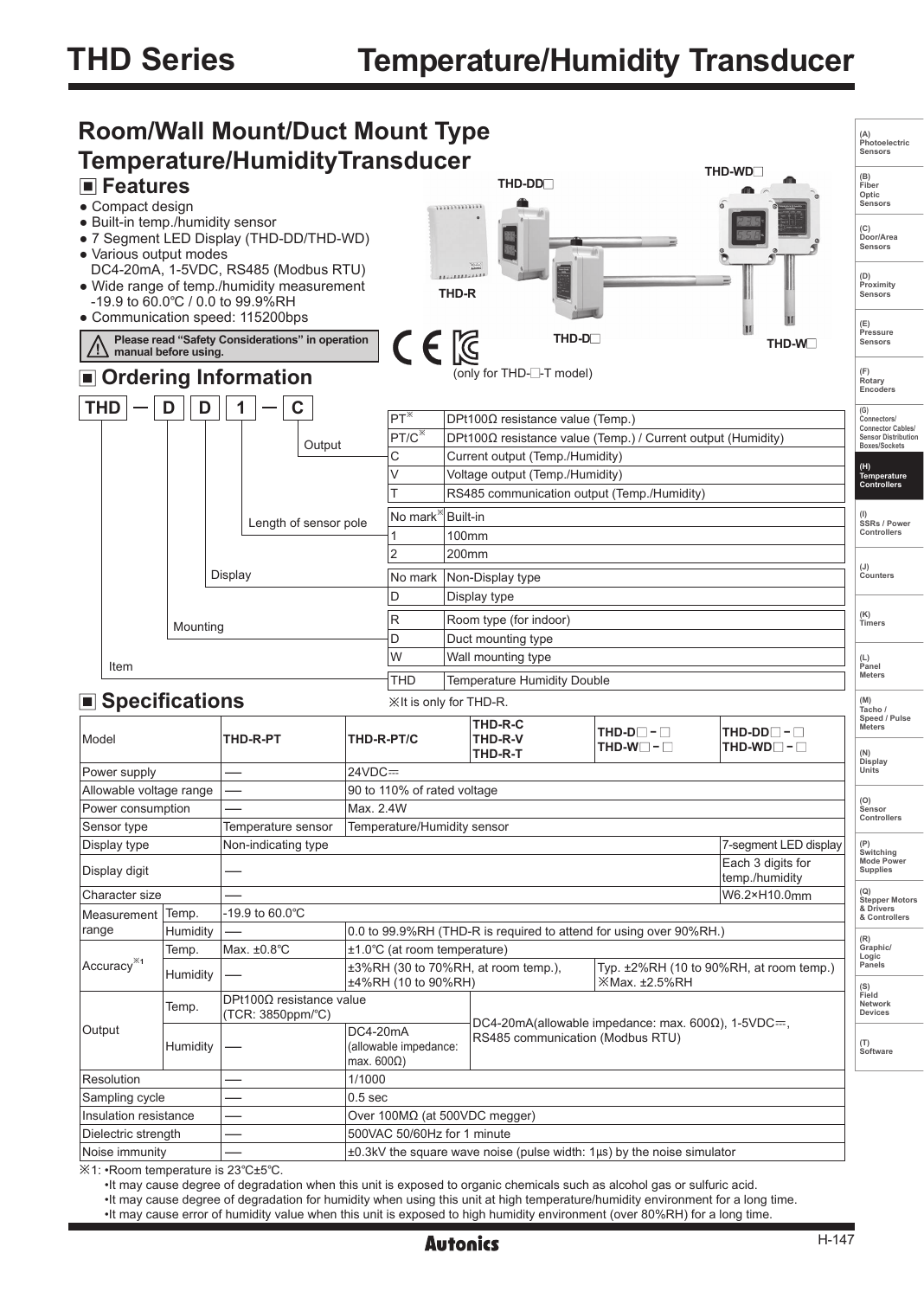# **Specifications**

| Model<br>THD-R-PT                                                                    |                     | THD-R-PT/C                                            | THD-R-C<br>THD-R-V<br>THD-R-T                                           | $THD-D$ - $\Box$<br>$THD-W$ $-$                                                              | $THD-DD$ - $\Box$<br>$THD-WD$ -                                                                                      |  |  |  |
|--------------------------------------------------------------------------------------|---------------------|-------------------------------------------------------|-------------------------------------------------------------------------|----------------------------------------------------------------------------------------------|----------------------------------------------------------------------------------------------------------------------|--|--|--|
| <b>Vibration</b>                                                                     | <b>Mechanical</b>   |                                                       |                                                                         | 0.75mm amplitude at frequency of 10 to 55Hz (for 1 min) in each X, Y, Z direction for 1 hour |                                                                                                                      |  |  |  |
|                                                                                      | Malfunction         |                                                       |                                                                         | 0.5mm amplitude at frequency of 10 to 55Hz (for 1 min) in each X, Y, Z direction for 10 min  |                                                                                                                      |  |  |  |
| Shock                                                                                | Mechanical          |                                                       | 300m/s <sup>2</sup> (approx. 30G) in each X, Y, Z direction for 3 times |                                                                                              |                                                                                                                      |  |  |  |
| Malfunction                                                                          |                     |                                                       | 100m/s <sup>2</sup> (approx. 10G) in each X, Y, Z direction for 3 times |                                                                                              |                                                                                                                      |  |  |  |
| <b>IP10</b><br><b>Protection structure</b>                                           |                     |                                                       |                                                                         |                                                                                              | IP65 (except sensing part)                                                                                           |  |  |  |
|                                                                                      | Ambient temperature | -20 to 60 $\degree$ C, storage: -20 to 60 $\degree$ C |                                                                         |                                                                                              |                                                                                                                      |  |  |  |
| Cable                                                                                |                     |                                                       |                                                                         |                                                                                              | Ø4mm, 4-wire, Length: 2m<br>(AWG22, Core diameter: 0.08mm, number of<br>cores: 60. insulation out diameter: Ø1.25mm) |  |  |  |
| $\mathsf{C}\mathsf{\in}$ , $\mathsf{\%}$ (only for THD- $\Box$ -T model)<br>Approval |                     |                                                       |                                                                         |                                                                                              |                                                                                                                      |  |  |  |
| Weight <sup>*2</sup>                                                                 |                     | Approx. 98q (approx. 55q)                             |                                                                         |                                                                                              | Approx. 415g (approx. 160g)                                                                                          |  |  |  |

※2: The weight includes packaging. The weight in parenthesis is for unit only. ※Environment resistance is rated at no freezing or condensation.

# **Dimensions**







**THD-W THD-D**



| <b>Model</b> | Length of sensor pole (A) |
|--------------|---------------------------|
| ITHD-⊟1-⊟    | 100 <sub>mm</sub>         |
| ITHD-⊡2-⊟    | l200mm                    |





(unit: mm)

**Bracket**



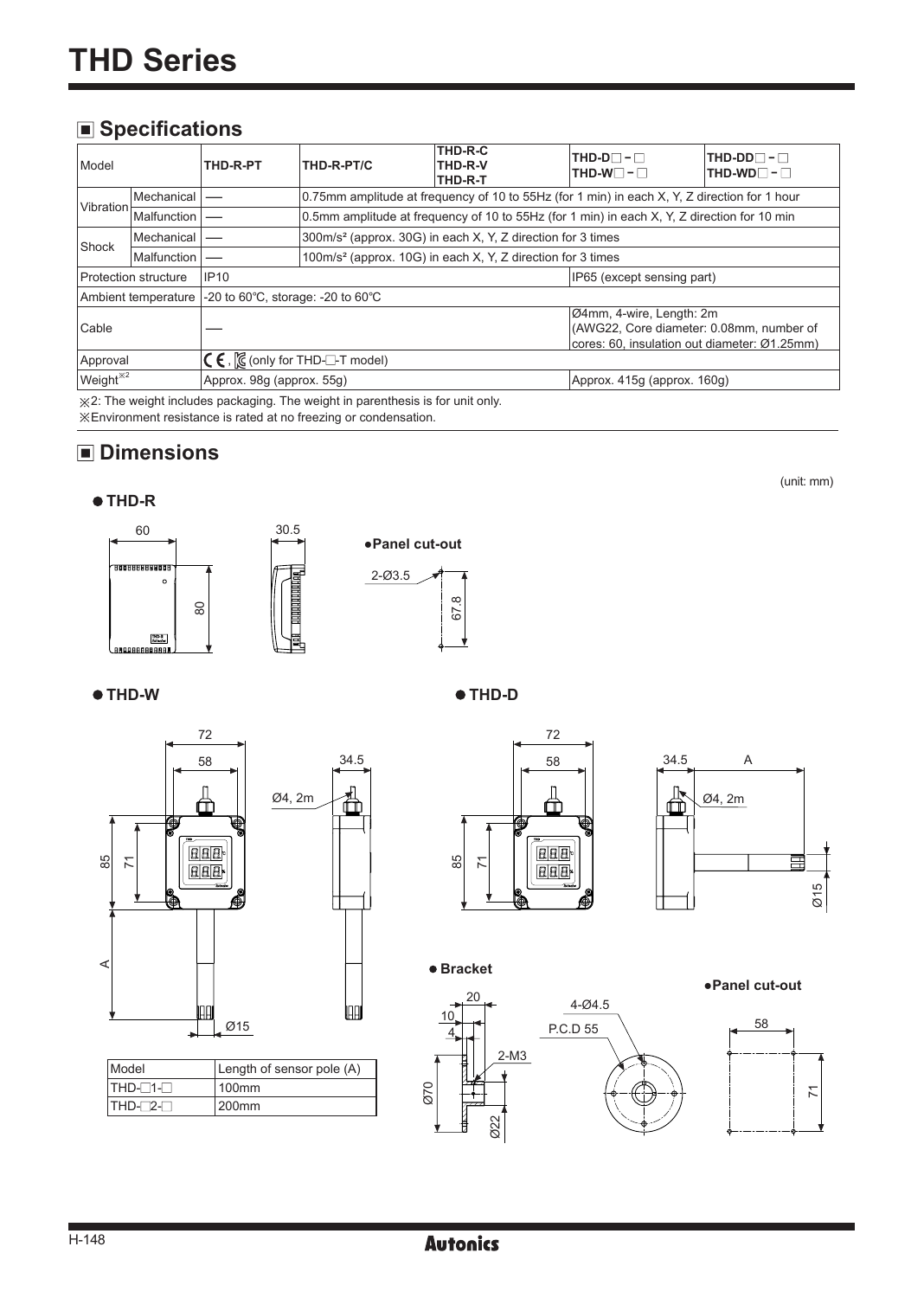# **Temperature/Humidity Transducer**





※Check the terminal connection diagram and be sure that when connecting the power.



 **THD-D / THD-W**





 $\overline{2}$ 

 $\mathbf{1}$ 

 $\overline{a}$ 

 $\mathbf{3}$ 

1-5VDC (Humi.)  **THD-W-V**







# **Case Detachment**

#### **THD-R**

Unfasten the bolt on the bottom of the product, separate the case from it.



#### **THD-D / THD-W**

Unfasten 4 bolts on the top of the product, separate the case cover from it.



**(G) Connectors/ Connector Cables/ Sensor Distribution Boxes/Sockets (H) Temperature Controllers (I) SSRs / Power Controllers**

**(J) Counters** 

**(K) Timers**

**(A) Photoelectric Sensors**

**(B) Fiber Optic Sensors**

**(C) Door/Area Sensors**

**(D) Proximity Sensors** 

**(E) Pressure Sensors** 

**(F) Rotary Encoders** 

 **THD-W-T**



**(N) Display Units (O) Sensor Controllers** 

**(P) Switching Mode Power Supplies** 

**(Q) Stepper Motors & Drivers & Controllers**

**(R) Graphic/ Logic Panels**

**(S) Field Network Devices**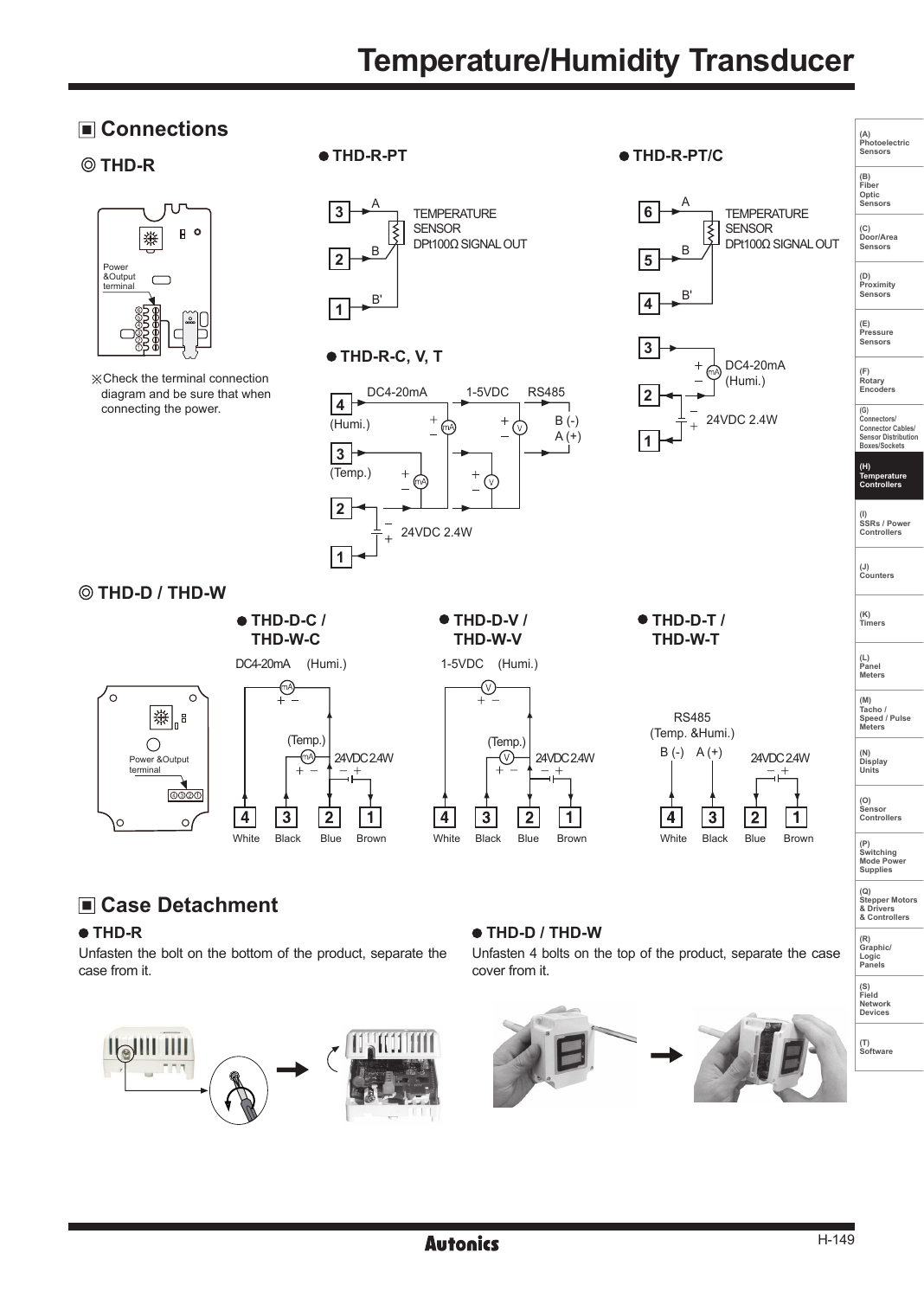# **Functions**

#### **Voltage output**

It transmits current temperature/humidity to other devices (PC, recorder, etc.) and outputs 1-5VDC. It outputs 1VDC at -19.9℃ of temperature and 0%RH of humidity, 5VDC at 60℃ of temperature and 99.9%RH of humidity. The temperature and humidity output are separated and the resolution is divisible by 1,000.

#### **Current output**

It transmits current temperature/humidity to other devices (PC, recorder, etc.) and outputs DC4-20mA. It outputs DC4mA at -19.9℃ of temperature and 0%RH of humidity, DC20mA at 60℃ of temperature and 99.9%RH of humidity. The temperature and humidity output are separated and the resolution is divisible by 1,000.

#### **DPt 100Ω resistance value output**

It transmits current temperature to other devices (recorder, thermometer, etc.). It outputs 100Ω at 0℃ and 119.40Ω at 50℃. (Temperature coefficient(TCR)=3850 ppm/℃)

# **Comprehensive Device Management Program [DAQMaster]**

- DAQMaster is comprehensive device management program for convenient management of multiple device data monitoring.
- Visit our website (www.autonics.com) to download user manual and comprehensive device management program.
- < Computer specification for using software > < DAQMaster screen >

| <b>Item</b>   | Minimum requirements                                       |
|---------------|------------------------------------------------------------|
| System        | IBM PC compatible computer with Intel Pentium III or above |
| Operations    | Microsoft Windows 98/NT/XP/Vista/7/8/10                    |
| Memory        | 256MB+                                                     |
| Hard disk     | 1GB+ of available hard disk space                          |
| <b>VGA</b>    | Resolution: 1024×768 or higher                             |
| <b>Others</b> | RS-232 serial port (9-pin), USB port                       |
|               |                                                            |



# ■ Sold Separately

#### **Communication converter**





※Connect RS485 communication input type display unit (DS/DA-T Series) and RS485 communication output model of THD Series, the display unit displays present value of the device without PC/PLC.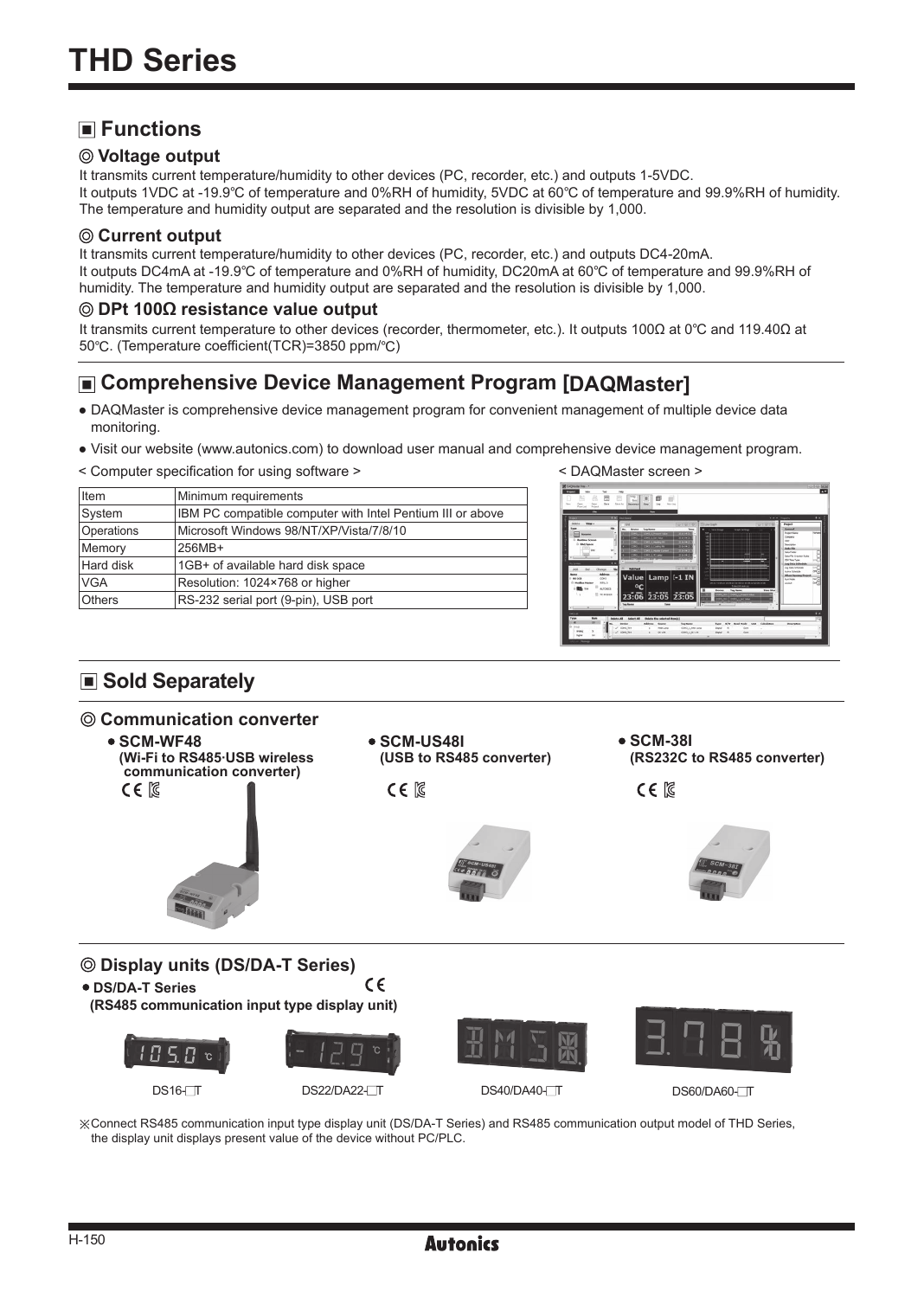# **RS485 Communication Output**

It is output transmit current temperature and humidity to other devices by communication.

#### **Interface**

| Comm. protocol       | Modbus RTU                     |
|----------------------|--------------------------------|
| Connection type      | <b>RS485</b>                   |
| Application standard | Compliance with EIA RS485      |
| Max. connection      | 31 units (address: 01 to 31)   |
| Synchronous method   | Asynchronous                   |
| Comm. method         | Two-wire half duplex           |
| Comm. distance       | Max. 800m                      |
| Comm. speed          | 1200 to 115200bps (selectable) |
| Start bit            | 1-bit (fixed)                  |
| Data bit             | 8-bit (fixed)                  |
| Parity bit           | None (fixed)                   |
| Stop bit             | 1-bit (fixed)                  |

※It is not possible to change parameter related to communication of THD under the communication with high order system.

(At communication status, THD and upper system are available to change the address.)

※Match the parameter of THD communication to be same as the high order system.

※It is not allowed to set overlapping communication address at the same communication line.

### **Application of system organization**



**Tacho / Speed / Pulse Meters (N) Display Units** ※It is recommended to use Autonics communication converter; SCM-WF48 (Wi-Fi to RS485·USB wireless communication converter, sold separately), SCM-US48I (USB to RS485 converter, sold separately), SCM-38I (RS232C to RS485 converter, sold separately).

Please use twisted pair wire, which is suitable for RS485 communication, for SCM-WF48, SCM-US48I and SCM-38I.

#### **Ordering of communication control**

- The communication method is Modbus RTU.
- After 2.0 sec being supplied the power into master system, it is able to start communication.
- **(P) Switching Mode Power Supplies (Q) Stepper Motors & Drivers & Controllers** ● The initial communication is started by master system. When a command comes out from the master system, THD will





**(A) Photoelectric Sensors (B) Fiber Optic Sensors**

**(C) Door/Area Sensors**

**(D) Proximity Sensors** 

**(E) Pressure Sensors** 

**(F) Rotary Encoders** 

**(G) Connectors/ Connector Cables/ Sensor Distribution Boxes/Sockets (H) Temperature Controllers**

**(I) SSRs / Power Controllers**

**(J) Counters** 

**(K) Timers**

**(L) Panel Meters (M)**

**(O) Sensor Controllers** 

**(R) Graphic/ Logic Panels**

**(S) Field Network Devices**

**(T) Software**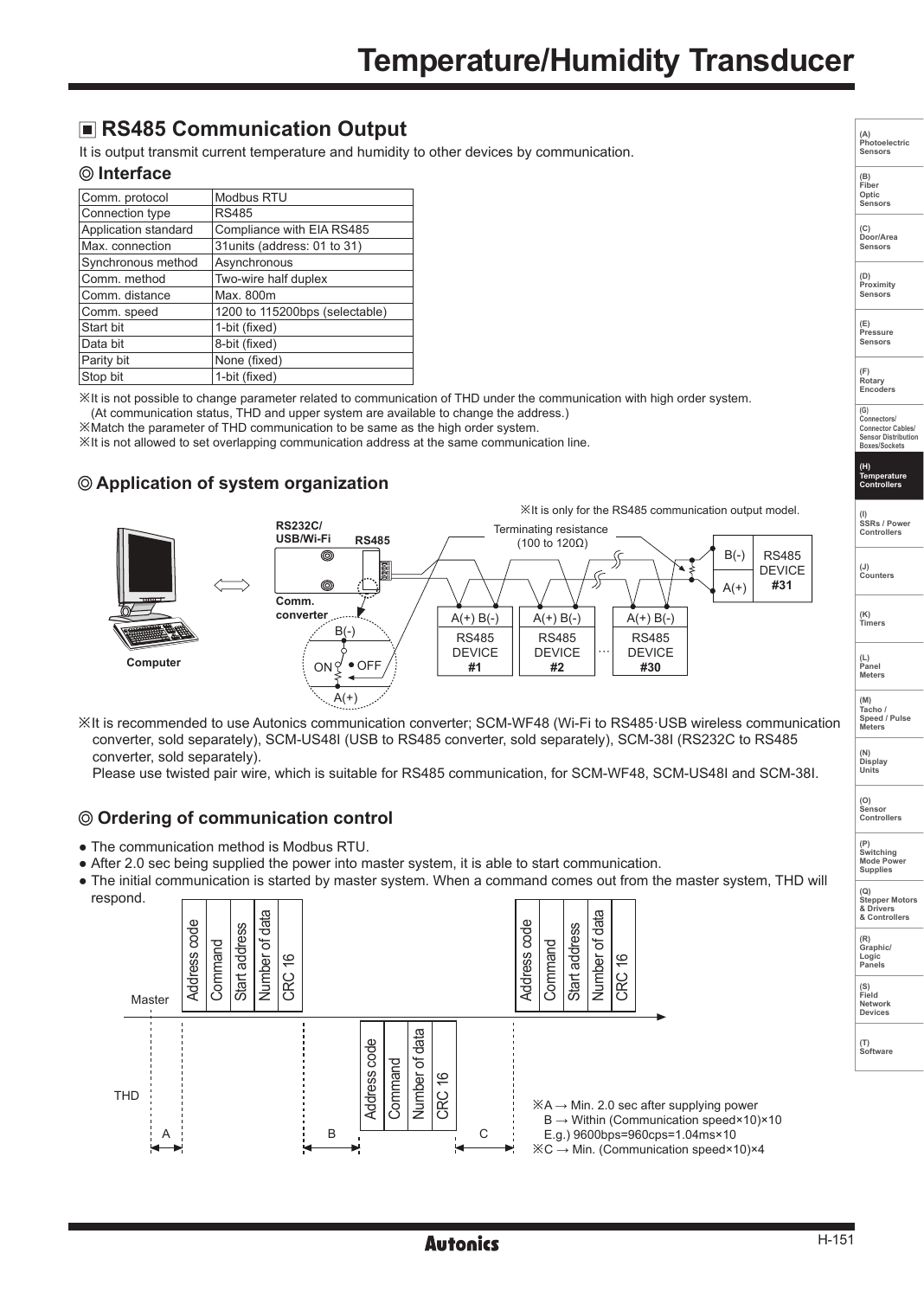#### **Communication command and block**

The format of query and response.

#### **Query**

| Address code               | Command | Start address | Number of data | ICRC16 |  |
|----------------------------|---------|---------------|----------------|--------|--|
| Calculation range of CRC16 |         |               |                |        |  |

①Address code: This address code is for identifying THD by master system and able to set within range of 01 to 31. ②Command: Read command for input register

③Start address: The start address of input register to read (Start address). It is available to select 0000 and 0001 for start address. 16bit data in the address 0000 indicates temperature value, 16bit data in the address 0001 indicates humidity value. (Refer to Modbus Mapping table.)

④Number of data: The number of 16bit data from start address (No. of Points). When start address is 0000, it is available to read 2 of 16 bit data, or when start address is 0001, it is available to read 1 of 16 bit data.

⑤CRC16: Checksum for checking the whole frame and it is used for more reliable transmit/receive to check the error between transmitter and receiver.

#### **Response**

| IAddress code                     | Command | INumber of data | Temperature data | Humidity data | CRC16 |  |
|-----------------------------------|---------|-----------------|------------------|---------------|-------|--|
| Calculation range of CRC16<br>. . |         |                 |                  |               |       |  |

①Address code: This address code is for identifying THD by master system and able to set within range of 01 to 31. ②Command: A response for read command of input register

③Number of data: The number of 8 bit data to send from start address (No. of bytes). When start address is 0000, it is available to read 4 of 8 bit data, or when start address is 0001, it is available to read 2 of 8 bit data.

④Temperature data: This is the value of 16bit. To get a current temperature value, divide read value by 100. E.g.)When read data is 0×09B0, decimal value is 2480, the current value is 2480/100=24.80℃.

⑤Humidity data: This is the value of 16bit. To get a current humidity value, divide read value by 100. E.g.)When read data is 0×0B68, decimal value is 2920, the current value is 2920/100=29.20%RH.

⑥CRC16: Checksum for checking the whole frame.

#### **Application for communication command**

(Query): Address code (01), Start address (0000), The number of 16 bit data to read (2) CRC16 (0x71CB)

| l01          | 04              | $_{00}$          | 100 | 00                  | 02  | -                            | CB  |
|--------------|-----------------|------------------|-----|---------------------|-----|------------------------------|-----|
| Address code | <b>ICommand</b> | Start<br>address |     | ⊤of data<br>:Amount |     | $\cap$ D $\cap$ 12<br>UNU 10 |     |
|              |                 | High             | Low | Hiah                | Low | Hiah                         | Low |

(Response): Address code (01), The number of 8 Bit data to read (4), Temperature (0x09B0), Humidity (0x0B68) CRC (0x94DE)

| l01            | 104       | 04       | 109              | B0  | 0 <sub>E</sub>     | 68  | 94    | DE  |
|----------------|-----------|----------|------------------|-----|--------------------|-----|-------|-----|
| <b>Address</b> | 'Response | l Amount | Temperature data |     | .<br>Humidity data |     | CRC16 |     |
| Icode          | command   | of data  | <b>High</b>      | Low | Hiah               | Low | High  | Low |

#### **Error processing (slave → master)**

#### **1. Not supported command**

| 101          | $\sim$<br>$\circ$ | $\Omega$<br>u            | $\lambda$<br>⌒⌒   | $\vee$<br>IAA |  |  |
|--------------|-------------------|--------------------------|-------------------|---------------|--|--|
| Address code | Response command  | code<br><b>Exception</b> | CRC <sub>16</sub> |               |  |  |
|              |                   |                          |                   |               |  |  |

※Set a received highest bit and send it to response command and exception code 01.

#### **2. The start address of queried data is inconsistent with the transmittable address or the requested number of data is bigger than the transmittable address.**

| 01           | O۴              | $\sim$<br>νZ                                                       | $\sim$<br>◡▵<br>__ |  |
|--------------|-----------------|--------------------------------------------------------------------|--------------------|--|
| 'Agu<br>code | command<br>onse | $\sim$ $\sim$ $\sim$<br>$\sim$<br>and the contract of<br>coue<br>∽ | п.<br>Ś            |  |

※Set a received highest bit and send it to response command and exception code 02.